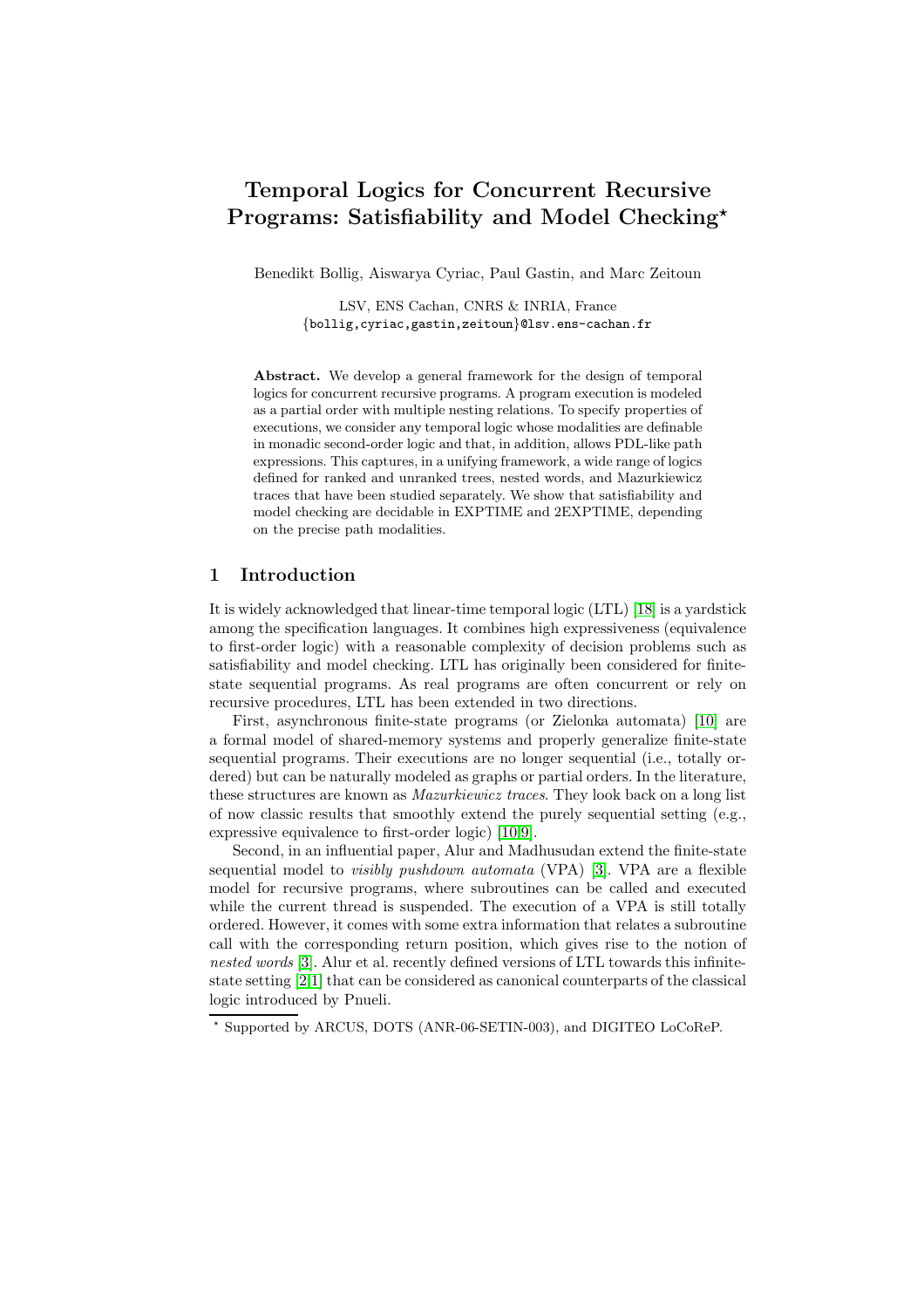To model programs that involve both recursion and concurrency, one needs to mix both views. Most approaches to modeling concurrent recursive programs, however, reduce concurrency to interleaving and neglect a behavioral semantics that preserves independencies between program events [\[19,](#page-11-6)[15,](#page-11-7)[4\]](#page-11-8). A first model for concurrent recursive programs with partial-order semantics was considered in [\[5\]](#page-11-9). Executions of their concurrent VPA equip Mazurkiewicz traces with multiple nesting relations. Temporal logics have not been considered, though, and there is for now no canonical merge of the two existing approaches. It must be noted that satisfiability is undecidable when considering multiple nesting relations, even for simple logics. Yet, it becomes decidable if we restrict to system behaviors that can be executed within a bounded number of phase switches, a notion introduced in [\[15\]](#page-11-7). A phase switch consists of a transfer of control from one process to another. This allows for the discovery of many errors, since they typically manifest themselves after a few phase switches [\[19\]](#page-11-6).

In this paper, we present linear-time temporal logics for concurrent recursive programs. A temporal logic is parametrized by a finite set of modalities that are definable in monadic second-order logic (cf. [\[12\]](#page-11-10)). In addition, it provides path expressions similar to those from PDL [\[11\]](#page-11-11) or XPath [\[17\]](#page-11-12), which are orthogonal to the modalities. This general framework captures temporal logics considered in [\[2,](#page-11-4)[1,](#page-11-5)[8\]](#page-11-13) when we restrict to one process, and it captures those considered in [\[9,](#page-11-2)[12](#page-11-10)[,13\]](#page-11-14) when we go without recursion. Our decision procedures for the (bounded phase) satisfiability problem are optimal in all these special cases, but provide a unifying proof. They also apply to other structures such as ranked and unranked trees. We then use our logics for model checking. To do so, we provide a system model whose behavioral semantics preserves concurrency (unlike the models from [\[19](#page-11-6)[,4](#page-11-8)[,15\]](#page-11-7)). The complexity upper bounds from satisfiability are preserved.

Outline In Section [2,](#page-1-0) we introduce graphs, trees, and nested traces as our model of program executions. Section [3](#page-4-0) provides a range of related temporal logics. Sections [4](#page-5-0) and [5](#page-10-0) address satisfiability and model checking, resp. The full version of this paper is available at: <http://hal.archives-ouvertes.fr/hal-00591139/>

### <span id="page-1-0"></span>2 Graphs, Nested Traces, and Trees

To model the behavior of distributed systems, we consider labeled graphs, each representing one single execution. A node of a graph is an event that can be observed during an execution. Its labeling reveals its type (e.g., procedure call, return, or internal) or some processes that are involved in its execution. Edges reflect causal dependencies: an edge  $(u, v)$  from node u to node v implies that u happens before v. A labeling of  $(u, v)$  may provide information about the kind of causality between  $u$  and  $v$  (e.g., successive events on some process).

Accordingly, we consider a *signature*, which is a pair  $S = (\Sigma, \Gamma)$  consisting of a finite set  $\Sigma$  of node labelings and a finite set  $\Gamma$  of edge labelings. Throughout the paper, we assume  $|\Sigma| \geq 1$  and  $|\Gamma| \geq 2$ . An S-graph is a structure  $G = (V, \lambda, \nu)$ where V is a non-empty set of countably many nodes,  $\lambda: V \to 2^{\Sigma}$  is the node*labeling function,* and  $\nu : (V \times V) \rightarrow 2^{\Gamma}$  is the *edge-labeling function,* with the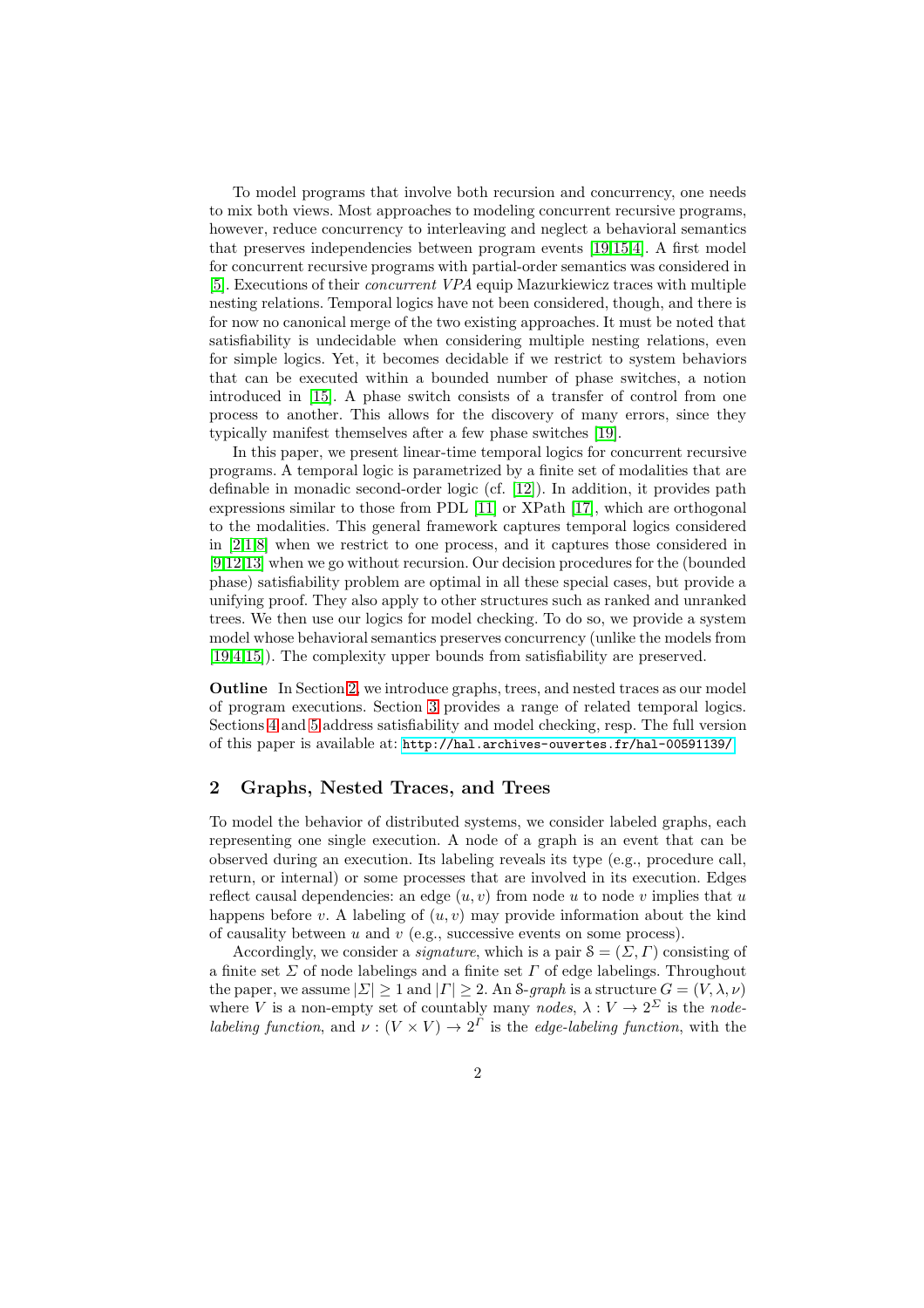intuitive understanding that there is an edge between u and v iff  $\nu(u, v) \neq \emptyset$ . For  $\sigma \in \Sigma$ ,  $V_{\sigma} := \{u \in V \mid \sigma \in \lambda(u)\}\$  denotes the set of nodes that are labeled with  $\sigma$ . Moreover, for  $\gamma \in \Gamma$ ,  $E_{\gamma} := \{(u, v) \in V \times V \mid \gamma \in \nu(u, v)\}\)$  denotes the set of edges with labeling  $\gamma$ . Then,  $E := \bigcup_{\gamma \in \Gamma} E_{\gamma}$  is the set of all the edges. We require that the transitive closure  $E^+$  of E is a well-founded (strict) partial order on V. We write  $\prec^G$  or simply  $\prec$  for  $E^+$ , and we write  $\preceq^G$  or  $\preceq$  for  $E^*$ .

Nested Traces To model executions of concurrent recursive programs that communicate via shared variables, we introduce graphs with multiple nesting relations. We fix non-empty finite sets *Proc* and Act, and let  $Type = \{\text{call}, \text{ret}, \text{int}\}.$ Then,  $\Sigma = \text{Proc} \cup \text{Act} \cup \text{Type}$  is the set of node labelings. Its component Type indicates whether an event is a procedure call, a return, or an internal action. A nesting edge connects a procedure call with the corresponding return, and will be labeled by  $\mathsf{cr} \in \Gamma$ . In addition, we use  $\mathsf{succ}_p \in \Gamma$  to label those edges that link successive events of process  $p \in Proc$ . Thus,  $\Gamma = \{\text{succ}_p \mid p \in Proc\} \cup \{\text{cr}\}.$ We obtain the signature  $\mathcal{S} = (\Sigma, \Gamma)$ . Formally, a nested (Mazurkiewicz) trace over *Proc* and Act is an S-graph  $G = (V, \lambda, \nu)$  such that the following hold:

- T1  $V = V_{\text{call}} \oplus V_{\text{ret}} \oplus V_{\text{int}} = \bigcup_{a \in Act} V_a = \bigcup_{p \in Proc} V_p$
- T2 for all processes  $p, q \in Proc$  with  $p \neq q$ , we have  $V_p \cap V_q \subseteq V_{\text{int}}$
- T3 for all  $p \in Proc$ ,  $E_{succ_p}$  is the direct successor relation of a total order on  $V_p$  $\mathsf{T4}$   $E_{\mathsf{cr}} \subseteq (V_{\mathsf{call}} \times V_{\mathsf{ret}}) \cap \bigcup_{p \in \mathit{Proc}} (V_p \times V_p)$
- **T5** for all  $(u, v), (u', v') \in \mathbb{E}_{\text{cr}}$ , we have  $u = u'$  iff  $v = v'$
- T6 for all  $p \in Proc$  and  $u \in V_{\text{call}} \cap V_p$  and  $v' \in V_{\text{ret}} \cap V_p$ , if  $u \prec v'$  then either there exists  $v \preceq v'$  with  $(u, v) \in E_{\text{cr}}$  or there exists  $u' \succeq u$  with  $(u', v') \in E_{\text{cr}}$

Intuitively, each event has exactly one type and one action and belongs to at least one process (T1), synchronizing events are always internal (T2), along any process the events are totally ordered (T3), a nesting edge is always between a call and a return of the same process (T4), and cr-edges restricted to any process are well nested (T5 and T6). Note that we may have unmatched calls or returns.

For  $u \in V$ , we let  $Proc(u) = \lambda(u) \cap Proc$ . When  $|Proc| = 1$ , then a nested trace is a nested word in the classical sense [\[3\]](#page-11-3). The set of nested traces over Proc and Act is denoted by Traces(Proc, Act). Figure [1](#page-3-0) depicts a nested trace over  $Proc = \{p, q\}$  and  $Act = \{c, r, sv\}$ . Action c denotes a call, r a return, and sv reveals some synchronization via a shared variable. Node labelings from Proc are given by the gray-shaded regions, i.e., sv-events involve both  $p$  and  $q$ . Edge labelings succ<sub>n</sub> and succ<sub>a</sub> are abbreviated by p and q, resp.

We introduce a restricted class of nested traces over *Proc* and Act. It is parametrized by an (existential) upper bound  $k \geq 1$  on the number of *phases* that a trace needs to be executed. In each phase, return events belong to one dedicated process. Let us first introduce the notion of linearization. A linearization of a nested trace  $G = (V, \lambda, \nu)$  is any structure  $(V, \lambda, \leq)$  such that  $\leq$  is a total order extending  $\preceq$ . Fig. [2](#page-3-1) depicts a linearization of the nested trace from Fig. [1.](#page-3-0) We identify isomorphic structures so that a linearization can be considered as a word over  $2^{\Sigma}$ . Note that, for every word  $w \in (2^{\Sigma})^*$ , there is at most one (up to isomorphism) nested trace  $G$  such that  $w$  is a linearization of  $G$  [\[10\]](#page-11-1).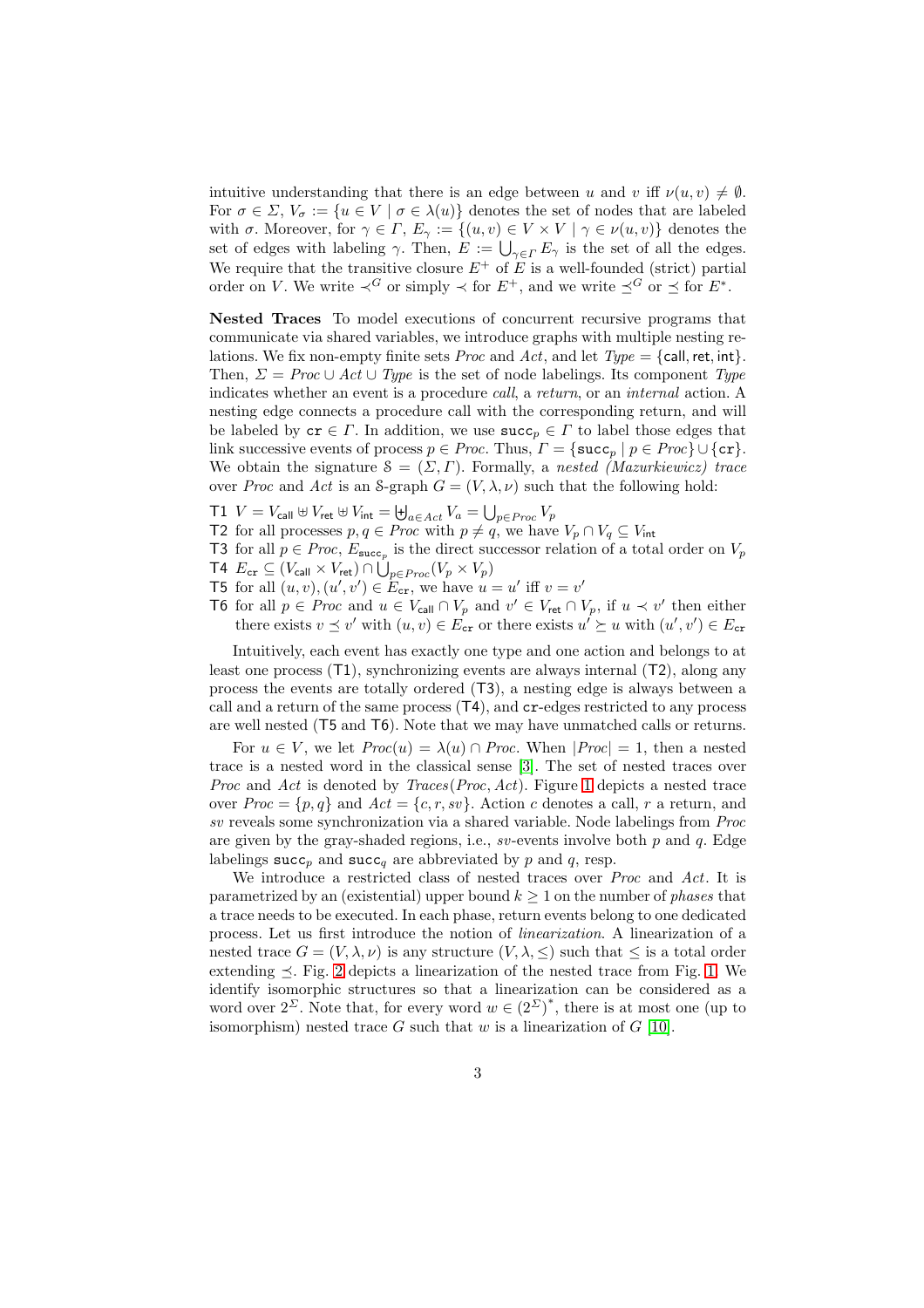

<span id="page-3-1"></span><span id="page-3-0"></span>For  $k \geq 1$ , a word  $w \in (2^{\Sigma})^*$  is a k-phase word if it can be written as  $w_1 \cdots w_k$ where, for all  $i \in \{1, \ldots, k\}$ , there is  $p \in Proc$  such that for each letter a of  $w_i$  we have ret  $\in$  a implies  $p \in a$ . A nested trace is called a k-phase nested trace if at least one of its linearizations is a  $k$ -phase word. The set of  $k$ -phase nested traces over Proc and Act is denoted by  $Trace_k(Proc, Act)$ . We denote by  $Lin_k(G)$  the set of linearizations of nested trace  $G$  that are k-phase words. In particular,  $G$  is a k-phase nested trace iff  $Lin_k(G) \neq \emptyset$ . The nested trace from Fig. [1](#page-3-0) is a 2-phase trace: its linearization from Fig. [2](#page-3-1) schedules returns of  $q$  before all returns of  $p$ .

**Ranked Trees** Let  $\mathcal{S} = (\Sigma, \Gamma)$ . An S-tree is an S-graph  $t = (V, \lambda, \nu)$ . We require that there is a "root"  $u_0 \in V$  such that for all  $u, v, v' \in V$  and  $\gamma, \gamma' \in \Gamma$ :

- (i)  $(u_0, u) \in E^*$ , and  $(v, u), (v', u) \in E$  implies  $v = v'$
- (ii)  $(u, v), (u, v') \in E_\gamma$  implies  $v = v'$ , and  $(u, v) \in E_\gamma \cap E_{\gamma'}$  implies  $\gamma = \gamma'$

Note that  $\Gamma$  can be seen as a set of *directions*. Thus,  $\Gamma = \{\text{left}, \text{right}\}\$  yields binary trees. The set of all S-trees is denoted  $Trees(\mathcal{S})$ .

Ordered Unranked Trees Each node in an ordered unranked tree can have a potentially unbounded number of children, and the children of any node are totally ordered. Formally it is an S-graph  $t = (V, \lambda, \nu)$  over  $S = (\Sigma, \Gamma)$  where  $\Gamma = \{\text{child}, \text{next}\}.$  Again, there is a "root"  $u_0 \in V$  such that for all  $u, v, v' \in V$ :

- (i)  $(u_0, u) \in E^*$  and  $(u_0, u) \notin E_{\text{next}}$
- (ii)  $(v, u), (v', u) \in E_{\text{child}}$  implies  $v = v'$ , and  $(v, u), (v', u) \in E_{\text{next}}$  implies  $v = v'$
- (iii)  $(u, v), (u, v') \in E_{\text{next}}$  implies  $v = v'$  and  $(u, v) \in E_{\gamma} \cap E_{\gamma'}$  implies  $\gamma = \gamma'$
- (iv)  $(u, v) \in E_{\text{child}}$  implies that there exists  $v_0 \in V$  such that  $(u, v_0) \in E_{\text{child}}$ and,  $(u, v') \in E_{\text{child}}$  if and only if  $(v_0, v') \in E_{\text{next}}^*$ .

The set of all ordered unranked trees over  $S$  is denoted  $o.u. Trees(S)$ .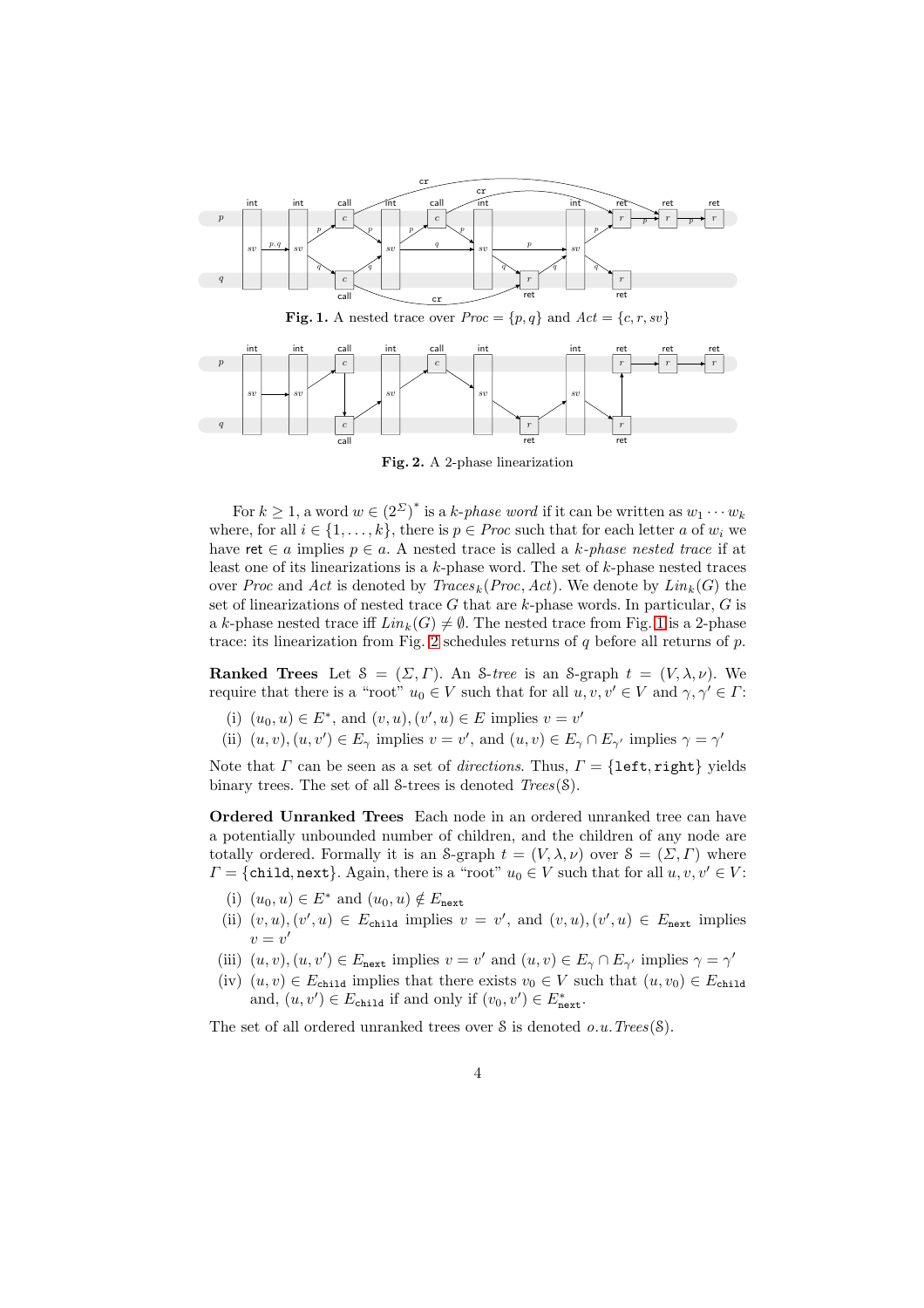### <span id="page-4-0"></span>3 Temporal Logic

In this section, let  $\mathcal{S} = (\Sigma, \Gamma)$  be any signature. We study temporal logics whose modalities are defined in the monadic second-order (MSO) logic over S-graphs, which we recall in the following. We use  $x, y, \ldots$  to denote first-order variables which vary over nodes of the graphs, and  $X, Y, \ldots$  to denote second-order variables which vary over sets of nodes. The syntax of  $MSO(8)$  is given by the grammar  $\varphi ::= \sigma(x) | \gamma(x, y) | x = y | x \in X | \neg \varphi | \varphi \vee \varphi | \exists x \varphi | \exists X \varphi$  where  $\sigma$  ranges over  $\Sigma$ ,  $\gamma$  ranges over  $\Gamma$ , x and y are first-order variables, and X is a second-order variable. We use  $\prec$ , the transitive closure of the relations induced by  $\Gamma$ , freely as it can be expressed in MSO(8). For an 8-graph  $G = (V, \lambda, \nu)$  and a formula  $\varphi(x_1,\ldots,x_n,X_1,\ldots,X_m)$  with free variables in  $\{x_1,\ldots,x_n,X_1,\ldots,X_m\}$ , we write  $G \models \varphi(u_1,\ldots,u_n,U_1,\ldots,U_m)$  if  $\varphi$  is evaluated to true when interpreting the variables by  $u_1, \ldots, u_n \in V$  and  $U_1, \ldots, U_m \subseteq V$ , respectively.

For  $m \in \mathbb{N} = \{0, 1, 2, \ldots\}$ , we call  $\varphi \in \text{MSO}(\mathcal{S})$  an  $m$ -ary modality if its free variables consist of m set variables  $X_1, \ldots, X_m$  and one first-order variable x.

A temporal logic over S is given by a triple  $\mathcal{L} = (\mathcal{M}, \text{arity}, \llbracket - \rrbracket)$  including a finite set M of modality names, a mapping arity :  $M \rightarrow \mathbb{N}$ , and a mapping  $[-] : \mathcal{M} \to \text{MSO}(8)$  such that, for  $M \in \mathcal{M}$  with  $arity(M) = m$ ,  $[M]$  is an m-ary modality. Its syntax, i.e., the set of *formulas*  $\varphi \in \text{Form}(\mathcal{L})$  is given by

$$
\varphi \ ::= \ \sigma \ | \ \neg \varphi \ | \ \varphi \vee \varphi \ | \ \ M(\varphi, \dots, \varphi) \ | \ \exists \pi
$$
  

$$
\pi \ ::= \ ?\varphi \ | \ \gamma \ | \ \gamma^{-1} \ | \ \pi \cup \pi \ | \ \pi \cap \pi \ | \ \pi \circ \pi \ | \ \pi^*
$$

where  $\sigma$  ranges over  $\Sigma$ , M ranges over M, and  $\gamma$  ranges over  $\Gamma$ . We call  $\varphi$  a node formula and  $\pi$  a path formula (or path expression). Their semantics wrt. an S-graph  $G = (V, \lambda, \nu)$  is defined inductively: for subformulas  $\varphi$ , we obtain a set  $[\![\varphi]\!]_G \subseteq V$ , containing the nodes of G that satisfy  $\varphi$ . Accordingly,  $[\![\pi]\!]_G \subseteq V \times V$ is the set of pairs of nodes linked with a path defined by  $\pi$ . Then,  $\exists \pi$  is the set of nodes that admit a path following  $\pi$ . Formally,  $\llbracket - \rrbracket_G$  is given in Fig. [3](#page-5-1) where ⊗ ∈ {∪, ∩, ∘} (∘ denotes the product of two relations). We may write  $G, u \models \varphi$ if  $u \in [\![\varphi]\!]_G$  and  $G, u, v \models \pi$  if  $(u, v) \in [\![\pi]\!]_G$ . We also use  $\pi^+ := \pi \circ \pi^*$ .

An *intersection free temporal logic* over S is defined as expected: path expressions do not contain subformulas of the form  $\pi_1 \cap \pi_2$ . Moreover, a path-expression free temporal logic does not contain formulas of the form  $\exists \pi$ .

Example 1. We consider the path-expression free temporal logic CTL over  $(\Sigma, \Gamma)$ (interpreted over  $(\Sigma, \Gamma)$ -trees) [\[7\]](#page-11-15). The modalities are  $\mathcal{M} = \{EX, EG, EU\}$  with EX and EG being unary and EU being binary. Node formula  $EX \varphi$  holds at a node if there is a child satisfying  $\varphi$ . Thus,  $[\mathsf{EX}](x, X) = \exists y (x \prec y \land y \in X)$ where  $x \prec y := \bigvee_{\gamma \in \Gamma} \gamma(x, y)$ . Formula EG $\varphi$  means that there is an infinite path starting from the current node where  $\varphi$  always holds. Formula  $\varphi$  EU  $\psi$  means that there is a path starting from the current node satisfying  $\varphi$  until  $\psi$ :

<span id="page-4-1"></span>
$$
\llbracket \mathsf{EG} \rrbracket(x, X) = \exists Y \left( Y \subseteq X \land x \in Y \land \forall z \left( z \in Y \to \exists z' \left( z' \in Y \land z \prec z' \right) \right) \right)
$$
  

$$
\llbracket \mathsf{EU} \rrbracket(x, X_1, X_2) = \exists z \left( x \preceq z \land z \in X_2 \land \forall y \left( x \preceq y \prec z \to y \in X_1 \right) \right)
$$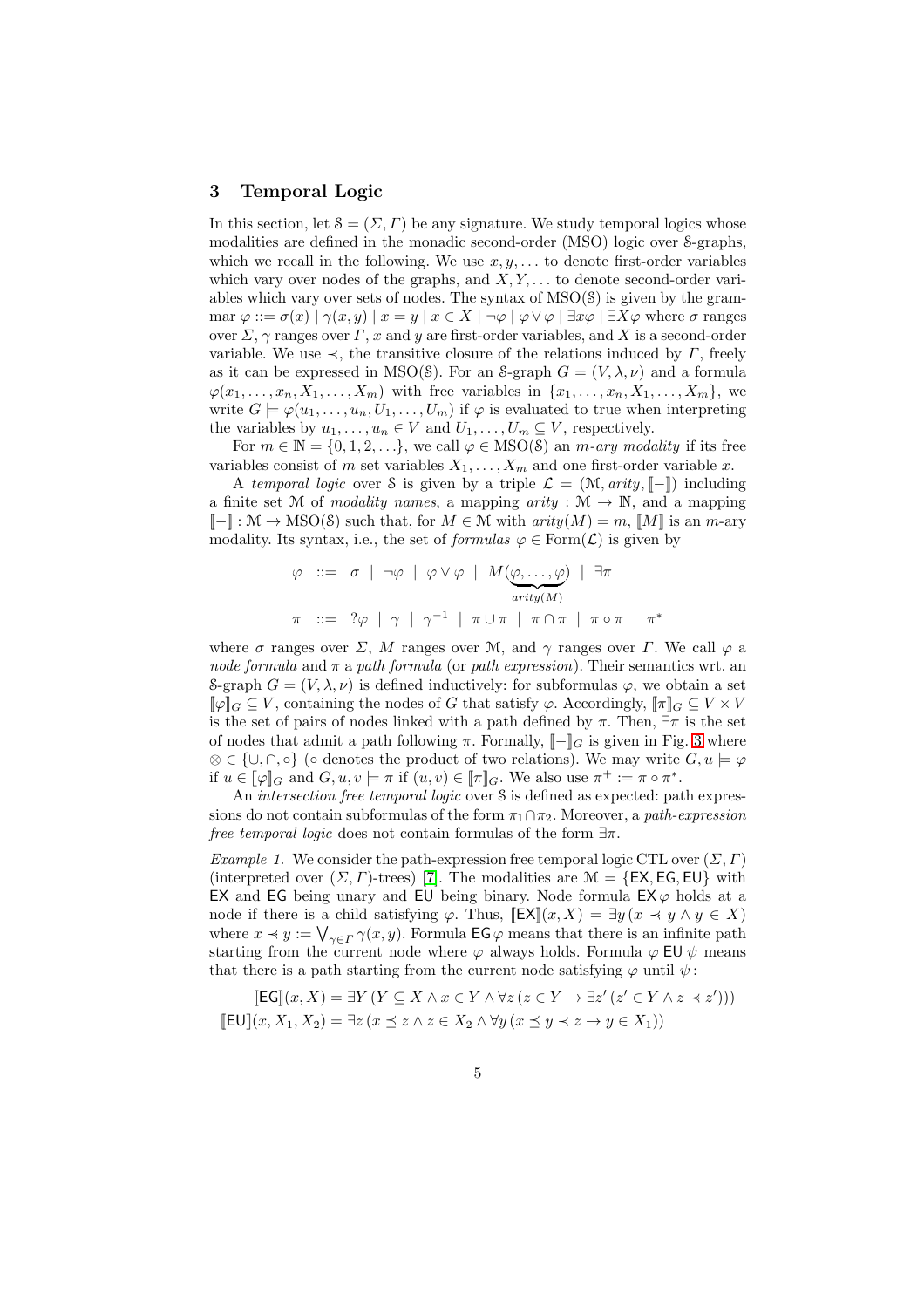$$
\llbracket \sigma \rrbracket_G := V_{\sigma} \quad \llbracket \neg \varphi \rrbracket_G := V \setminus \llbracket \varphi \rrbracket_G \quad \llbracket \varphi_1 \vee \varphi_2 \rrbracket_G := \llbracket \varphi_1 \rrbracket_G \cup \llbracket \varphi_2 \rrbracket_G
$$
\n
$$
\llbracket M(\varphi_1, \dots, \varphi_m) \rrbracket_G := \{ u \in V \mid G \models \llbracket M \rrbracket(u, \llbracket \varphi_1 \rrbracket_G, \dots, \llbracket \varphi_m \rrbracket_G) \}
$$
\n
$$
\llbracket \exists \pi \rrbracket_G := \{ u \in V \mid \text{there is } v \in V \text{ such that } (u, v) \in \llbracket \pi \rrbracket_G \}
$$
\n
$$
\llbracket ?\varphi \rrbracket_G := \{ (u, u) \mid u \in \llbracket \varphi \rrbracket_G \} \qquad \llbracket \gamma \rrbracket_G := E_{\gamma} \qquad \llbracket \gamma^{-1} \rrbracket_G := E_{\gamma}^{-1}
$$
\n
$$
\llbracket \pi \otimes \tau \rrbracket_G := \llbracket \pi \rrbracket_G \otimes \llbracket \tau \rrbracket_G \qquad \llbracket \pi^* \rrbracket_G := \llbracket \pi \rrbracket_G^*
$$

<span id="page-5-1"></span>Fig. 3. Semantics of temporal logic

Example 2. Our approach captures various logics over unranked trees (see [\[17\]](#page-11-12) for an overview). E.g., the intersection free temporal logic  $\mathcal{L}_0^-$  with no modalities over ordered unranked trees is precisely regular XPath [\[6\]](#page-11-16).

Example 3. We give a property over nested traces using a path expression:  $\varphi =$  $\neg\exists$ (cr  $\cap$  (?q  $\circ$  ( $\bigcup_{\gamma \in \Gamma} \gamma$ )<sup>+</sup>  $\circ$  ?(call  $\land$  p)  $\circ$  ( $\bigcup_{\gamma \in \Gamma} \gamma$ )<sup>+</sup>)) means that process p is not allowed to call a new procedure when it is in the scope of an active procedure call from  $q$ . The first call node along  $q$  in Fig. [1](#page-3-0) does not satisfy this property.

Example 4. We present a path-expression free temporal logic over nested traces, NTrLTL =  $(\mathcal{M}, \text{arity}, \llbracket - \rrbracket)$ . The unary modalities are  $\{X^{cr}, Y^{cr}\} \cup \{X_p, Y_p \mid p \in \mathcal{M}\}$ *Proc*}. Intuitively,  $X_p \varphi$  means that  $\varphi$  holds at the next p-position and  $X^{cr}$  claims that we are at a call position whose return position satisfies  $\varphi$ . The dual past modalities are  $Y_p$  and  $Y^{cr}$ . The semantics of the *future* modalities is given by

$$
\llbracket \mathsf{X}_p \rrbracket(x, X) = \exists y (p(y) \land x \prec y \land y \in X \land \forall z (p(z) \land x \prec z \rightarrow y \preceq z))
$$
  

$$
\llbracket \mathsf{X}^{\mathsf{cr}} \rrbracket(x, X) = \exists y (\mathsf{cr}(x, y) \land y \in X)
$$

The binary modalities are  $\{AU, AS, EU^s, ES^s\}$ . Here,  $\varphi$  AU  $\psi$  means that in the partial order G there is a future node satisfying  $\psi$ , and  $\varphi$  should hold on all nodes in between:  $\llbracket \mathsf{A}\mathsf{U} \rrbracket(x, X_1, X_2) = \exists z \, (x \preceq z \land z \in X_2 \land \forall y \, (x \preceq y \prec z \rightarrow z \in X_1)).$ Modality  $EU^s$  refers to the *summary* path in  $G$ , which may freely use  $cr$ -edges. Formally, the semantics  $[\mathsf{EU}^s](x, X_1, X_2)$  is defined as

$$
\exists z \exists Y (z \in X_2 \land Y \subseteq X_1 \land \forall y (y \in Y \lor y = z) \to (y = x \lor \exists y' (y' \in Y \land (c r(y', y) \lor \bigvee_{q \in \text{Proc} } s u c c_q(y', y))))))
$$

The modalities  $AS, ES^s$  are the past-time counterparts of  $AU, EU^s$ . When we drop AU, AS and assume  $|Proc| = 1$ , our logic is precisely NWTL defined in [\[1\]](#page-11-5).

# <span id="page-5-0"></span>4 Satisfiability: From Trees to Nested Traces

Consider any signature  $\mathcal{S} = (\Sigma, \Gamma)$  and temporal logic  $\mathcal L$  over S. The following decision problem is well known.

Problem 5. TREE-SAT $(\mathcal{L})$ : Given  $\varphi \in \text{Form}(\mathcal{L})$ , are there  $t \in \text{Trees}(\mathcal{S})$  and node u of t such that  $t, u \models \varphi$ ?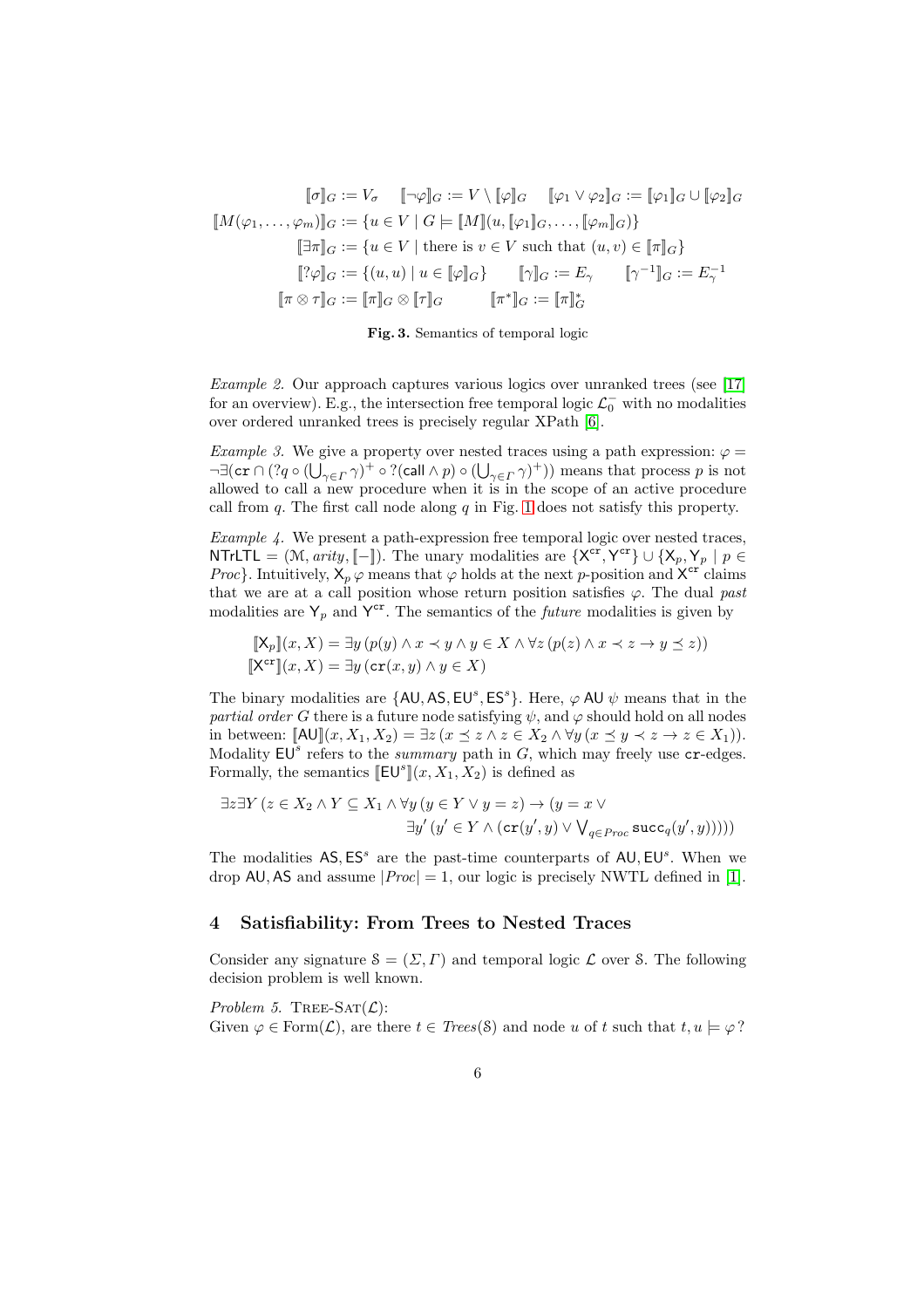<span id="page-6-0"></span>**Theorem 6** ([\[14](#page-11-17)[,16,](#page-11-18)[11,](#page-11-11)[20\]](#page-11-19)). Let  $\mathcal{L}_0$  be the temporal logic over S with  $\mathcal{M} = \emptyset$ . The problem TREE-SAT( $\mathcal{L}_0$ ) is 2EXPTIME-complete [\[14](#page-11-17)[,16\]](#page-11-18). For the intersection free fragment  $\mathcal{L}_0^-$ , the problem  $\text{Tree-Sar}(\mathcal{L}_0^-)$  is  $\textsf{EXPTIME-complete }$  [\[11,](#page-11-11)[20\]](#page-11-19).

We will extend these results to logics  $\mathcal L$  and  $\mathcal L^-$  including MSO modalities. For this, we need the notion of an alternating 2-way tree automaton (A2A) over  $S = (\Sigma, \Gamma)$  of index  $r \in \mathbb{N}$ , which is a tuple  $\mathcal{A} = (Q, \delta, q_0, Acc)$  where Q is a finite set of states,  $q_0 \in Q$  is the *initial state, Acc* :  $Q \to \mathbb{N}$  is a parity acceptance condition with  $r = \max(Acc(Q))$ , and  $\delta: Q \times 2^{\Sigma} \times 2^D \to \mathcal{B}^+(D \times Q)$ is the transition function where  $D = \Gamma \cup \{\text{stay, up}\}\$  and  $\mathcal{B}^+(D \times O)$  is the set of positive boolean formulas over  $D \times Q$ . We only give an intuition of the semantics of A2A and refer to [\[20](#page-11-19)[,14\]](#page-11-17) for details. An A2A walks in an S-tree  $t = (V, \lambda, \nu)$ . A configuration is a set of "threads"  $(q, u)$  where  $q \in Q$  and  $u \in V$ is the current node. For every thread  $(q, u)$ , we have to choose some model  $\{(d_1, q_1), \ldots, (d_n, q_n)\}\$  of  $\delta(q, \lambda(u), D')$  where  $D'$  is the set of directions available at u. Then, we replace  $(q, u)$  with n new threads  $(q_i, u_i)$  for  $1 \leq i \leq n$  where  $u_i$  is obtained from u by following direction  $d_i$  (if  $d_i = \text{stay}$ , then  $u_i = u$ ). The parity acceptance condition has to be applied to all infinite paths when we consider the run as a tree, threads  $(q_i, u_i)$  being the children of  $(q, u)$ . For  $u \in V$ , a run over  $(t, u)$  is a run that starts in the single configuration  $(q_0, u)$ . The semantics  $\|\mathcal{A}\|_t$ contains all nodes u of t such that there is an accepting run of  $A$  over  $(t, u)$ .

<span id="page-6-1"></span>**Theorem 7** ([\[21\]](#page-11-20)). Given an A2A A of index r with n states, one can check in time exponential in n · r if there is a tree t such that  $\|\mathcal{A}\|_t \neq \emptyset$ .

The main ingredient of the proof of Theorem [6](#page-6-0) is the construction of an A2A from a given formula, whose existence is given by the following lemma. Using the lemma and Theorem [7,](#page-6-1) we can then extend Theorem [6](#page-6-0) towards Theorem [9.](#page-6-2)

<span id="page-6-3"></span>**Lemma 8** ([\[14\]](#page-11-17)). Consider the temporal logic  $\mathcal{L}_0$  over S with  $\mathcal{M} = \emptyset$ . For every formula  $\varphi \in \text{Form}(\mathcal{L}_0)$ , we can construct an A2A  $\mathcal{B}_{\varphi}$  over S of exponential size such that, for all S-trees t, we have  $[\![\varphi]\!]_t = [\![\mathcal{B}_{\varphi}]\!]_t$ . Moreover, if  $\varphi \in \text{Form}(\mathcal{L}_0^-)$  is intersection free, then  $\mathcal{B}_{\varphi}$  is of polynomial size.

<span id="page-6-2"></span>**Theorem 9.** For any temporal logic  $\mathcal{L}$ , TREE-SAT( $\mathcal{L}$ ) is 2EXPTIME-complete. For the intersection free fragment  $\mathcal{L}^-$ , TREE-SAT( $\mathcal{L}^-$ ) is EXPTIME-complete.

Proof. The lower bounds follow from Theorem [6.](#page-6-0) We show the upper bounds. Let  $\varphi$  be any  $\mathcal L$  formula. Let Subf $(\varphi)$  denote the set of subformulas of  $\varphi$  and let top(ξ) denote the topmost symbol of  $\xi \in \text{Subf}(\varphi)$  which could be  $\exists$  or a modality  $M \in \mathcal{M} \cup \Sigma \cup \{\neg, \vee\}$ : below, we treat atomic propositions  $\sigma \in \Sigma$ , negation  $\neg$ , and disjunction  $\vee$  as modalities of arities 0, 1, and 2 resp.

For each modality  $M \in \mathcal{M} \cup \Sigma \cup \{\neg, \vee\}$  of arity m, we define an MSO(8) formula  $\psi_M$  with free variables  $X_0, \ldots, X_m$  by  $\psi_M(X_0, X_1, \ldots, X_m) := \forall x \, (x \in$  $X_0 \longleftrightarrow [M](x, X_1, \ldots, X_m)$ . Let  $\mathcal{S}_m = (\Sigma \cup \{X_0, \ldots, X_m\}, \Gamma)$  so that the node labeling encodes the valuations of the free set variables as usual. By Rabin's theorem, there is a non-deterministic (N1A) tree automaton  $\mathcal{A}_M$  recognizing all  $\mathcal{S}_m$ -trees satisfying  $\psi_M$ . Note that  $\mathcal{A}_M$  for  $M \in \Sigma \cup \{\neg, \vee\}$  has only one state.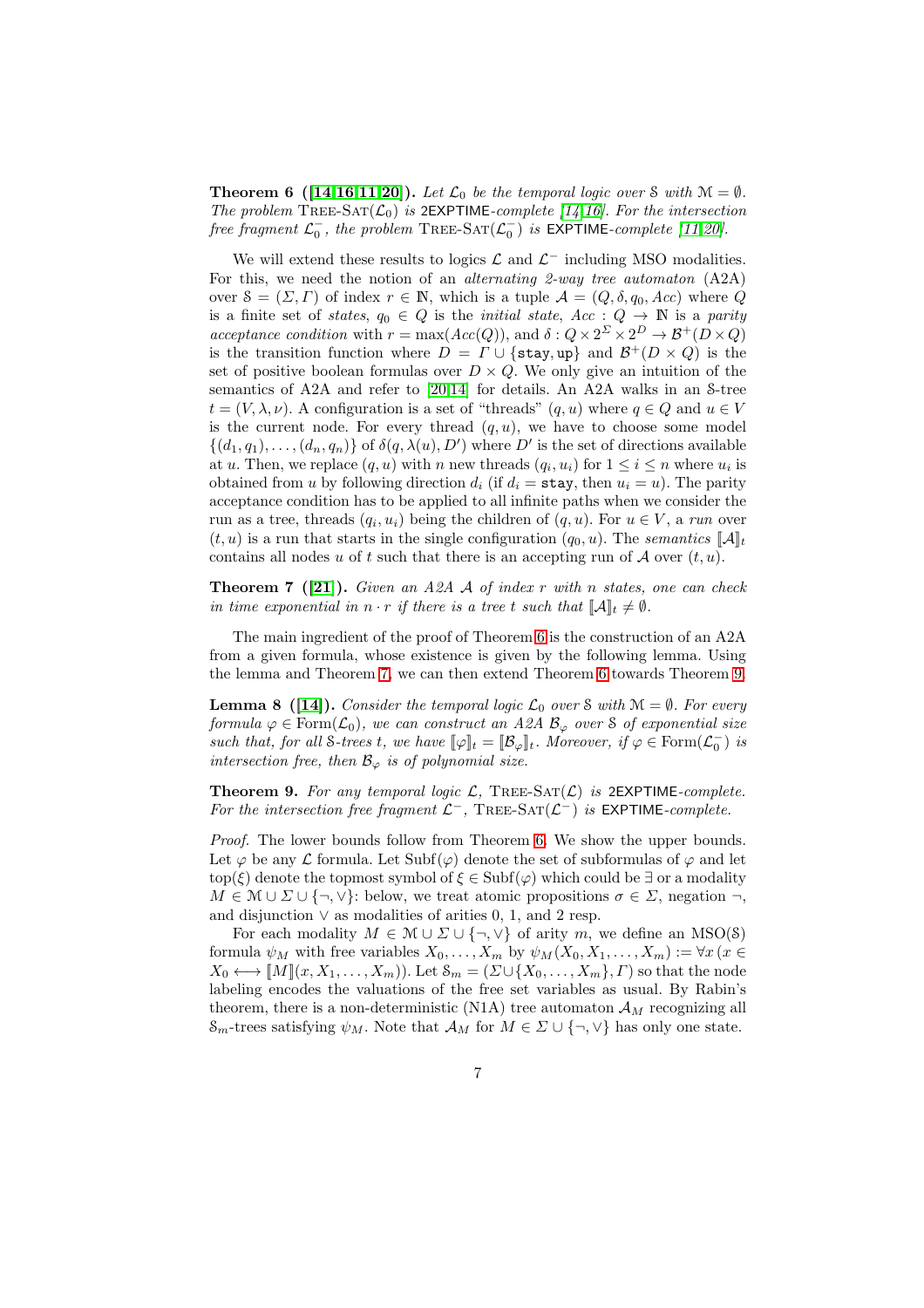Let  $\exists \pi(\xi_1,\ldots,\xi_m) \in \text{Subf}(\varphi)$  where  $\xi_1,\ldots,\xi_m$  are the node formulas checked in path  $\pi$ . Replacing  $\xi_1,\ldots,\xi_m$  by set variables  $X_1,\ldots,X_m$  (or new predicates) we will construct using Lemma 8 an A2A  $A_{\exists \pi}$  accepting all  $S_m$ -trees satisfying the "formula"  $\psi_{\exists \pi}(X_0, X_1, \ldots, X_m) := \forall x \ (x \in X_0 \longleftrightarrow \exists \pi(X_1, \ldots, X_m)).$ By Lemma [8,](#page-6-3) we can construct automata  $\mathcal{B}_1$  and  $\mathcal{B}_2$  for  $\exists \pi(X_1,\ldots,X_m)$  and  $\neg \exists \pi(X_1,\ldots,X_m)$ , resp., which are  $\mathcal{L}_0$  formulas. Let  $\iota_1$  and  $\iota_2$  be the initial states of  $\mathcal{B}_1$  and  $\mathcal{B}_2$ . The automaton  $\mathcal{A}_{\exists \pi}$  includes the disjoint union of  $\mathcal{B}_1$  and  $\mathcal{B}_2$  plus a new initial state  $\iota$  and, for  $\sigma \subseteq \Sigma \cup \{X_0, \ldots, X_m\}$  and  $D' \subseteq D$ , the transition  $\delta(\iota, \sigma, D') = \bigwedge_{\gamma \in \Gamma} (\gamma, \iota) \wedge (\text{stay}, \theta) \text{ where } \theta = \iota_1 \text{ if } X_0 \in \sigma, \text{ and } \theta = \iota_2 \text{ other-}$ wise. By Lemma [8,](#page-6-3) the size of  $\mathcal{A}_{\exists \pi}$  is exponential (resp. polynomial) in the size of  $\pi(X_1,\ldots,X_m)$  (resp. if this path expression is intersection free).

The final automaton A runs over  $\mathcal{S}_{\varphi}$ -trees t where  $\mathcal{S}_{\varphi} = (\Sigma \cup \text{Subf}(\varphi), \Gamma)$ , i.e., the node labeling includes the (guessed) truth values for  $\text{Subf}(\varphi)$ . To check that these guesses are correct, A runs an automaton  $A_{\xi}$  for each  $\xi \in \text{Subf}(\varphi)$ .

For each  $\xi_0 = M(\xi_1,\ldots,\xi_m) \in \text{Subf}(\varphi)$  with  $M \in \mathcal{M} \cup \Sigma \cup \{\neg, \vee\},\$ define an automaton  $\mathcal{A}_{\xi_0}$  over  $\mathcal{S}_{\varphi}$ -trees by taking a copy of  $\mathcal{A}_M$  which reads a label  $\sigma \subseteq \Sigma \cup \mathrm{Subf}(\varphi)$  of t as if it was  $\sigma \cap (\Sigma \cup \{\xi_0,\ldots,\xi_m\})$  with  $\xi_i$  further replaced by  $X_i$ . Similarly, for each  $\xi_0 = \exists \pi(\xi_1,\ldots,\xi_m) \in \text{Subf}(\varphi)$ , we define an automaton  $\mathcal{A}_{\xi_0}$  over  $\mathcal{S}_{\varphi}$ -trees by taking a copy of  $\mathcal{A}_{\exists \pi}$  which reads a label  $\sigma \subseteq \Sigma \cup \mathrm{Subf}(\varphi)$  of t as above.

Finally, A is the disjoint union of all  $\mathcal{A}_{\xi}$  for  $\xi \in \text{Subf}(\varphi)$  together with a new initial state  $\iota$  which starts all the automata  $\mathcal{A}_{\xi}$  with the initial transitions  $\delta(\iota, \sigma, D') = \bigwedge_{\xi \in \text{Subf}(\varphi)} (\text{stay}, \iota_{\xi}) \text{ for all } D' \subseteq D.$  We can check that an  $\mathcal{S}_{\varphi}$ -tree  $t = (V, \lambda, \nu)$  is accepted by A iff its projection  $t' = (V, \lambda', \nu)$  on  $\Sigma$  is an S-tree and for each node  $u \in V$  we have  $\lambda(u) \setminus \Sigma = \{\xi \in \text{Subf}(\varphi) \mid t', u \models \xi\}.$  Therefore, satisfiability of  $\varphi$  over S-trees is reduced to emptiness of the conjunction of A with a two state automaton checking that  $\varphi \in \lambda(u)$  for some node u of the tree.

The size of A is at most exponential (resp. polynomial) in the size of  $\varphi$ . Indeed, each  $\mathcal{A}_{\xi}$  with top( $\xi$ )  $\neq \exists$  is of constant size since the MSO modalities are fixed and not part of the input. If  $\xi = \exists \pi(\xi_1,\ldots,\xi_m)$  then the size of  $\mathcal{A}_{\xi}$  is exponential in  $|\pi(X_1,\ldots,X_m)|$  (note that  $\xi_i$  is replaced by  $X_i$  so that its size does not influence the size of  $\mathcal{A}_{\xi}$ . Moreover, if  $\pi$  is intersection free then the size of  $\mathcal{A}_{\xi}$  is polynomial in  $|\pi(X_1,\ldots,X_m)|$ . We deduce from Theorem [7](#page-6-1) the 2EXPTIME upper bound for TREE-SAT $(\mathcal{L})$  and the EXPTIME upper bound for TREE-SAT( $\mathcal{L}^-$ ), the intersection free case.  $\Box$ 

From Ordered Unranked Trees to Binary Trees We recall that an ordered unranked tree can be encoded as a binary tree by removing the edges  $(u, v) \in$  $E_{\text{child}}$  whenever v is not a first-child. Note that  $E_{\text{child}}$  can be retrieved from the binary encoding by the path expression child ◦ next<sup>∗</sup>. Hence any path expression over ordered unranked trees can be converted to a path expression over binary trees (with only a linear blowup in the size), and any  $MSO(8)$ formula over ordered unranked trees can be translated to an MSO(S)-formula over binary trees. Thus, Theorem [9](#page-6-2) holds for ordered unranked trees as well:

Problem 10. O-U-TREE-SAT $(\mathcal{L})$ :

Given  $\varphi \in \text{Form}(\mathcal{L})$ , are there  $t \in o.u$ . Trees(S) and node u such that  $t, u \models \varphi$ ?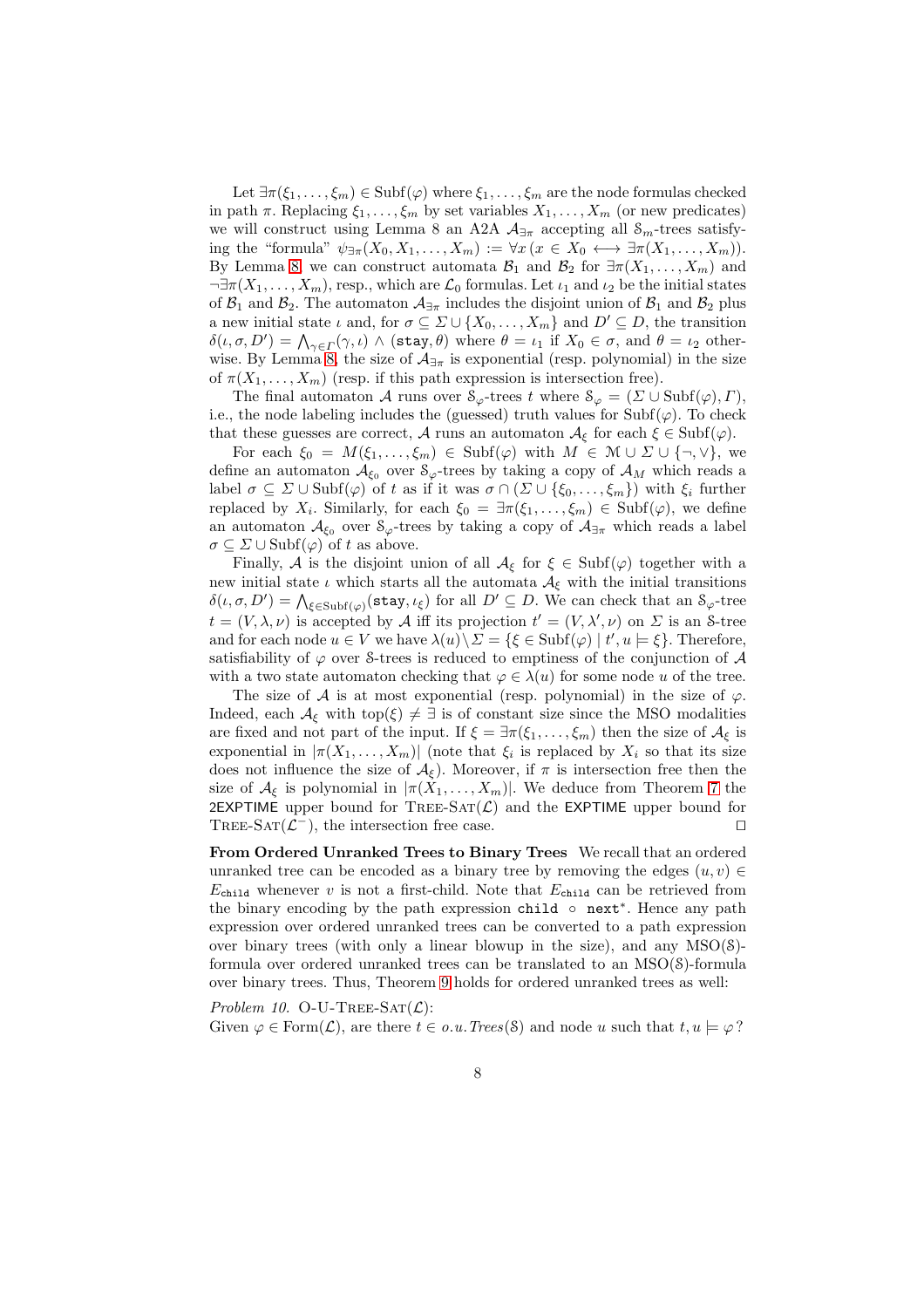

<span id="page-8-1"></span>Fig. 4. The tree encoding of a 2-phase linearization

**Theorem 11.** O-U-TREE-SAT( $\mathcal{L}$ ) is 2EXPTIME-complete. For the intersection free fragment  $\mathcal{L}^-$ , the problem O-U-TREE-SAT( $\mathcal{L}^-$ ) is EXPTIME-complete.

The 2EXPTIME lower bound follows from [\[16\]](#page-11-18). The EXPTIME lower bound is inherited from regular XPath [\[6\]](#page-11-16) (cf. Example [2\)](#page-4-1).

From Nested Traces to Trees Now, we transform a temporal logic over nested traces into a temporal logic over their tree encodings that "simulates" the original logic. This allows us to solve the following problem, which is parametrized by Proc,  $Act, k \geq 1$ , and a temporal logic  $\mathcal{L}$  over the induced signature:

Problem 12. NESTED-TRACE-SAT $(\mathcal{L}, k)$ : Given  $\varphi \in \text{Form}(\mathcal{L})$ , are there  $G \in$  $Trace_{k}(Proc, Act)$  and node u such that  $G, u \models \varphi$ ?

<span id="page-8-0"></span>**Theorem 13.** NESTED-TRACE-SAT $(\mathcal{L}, k)$  is in 2EXPTIME. For the intersection free fragment  $\mathcal{L}^-$ , NESTED-TRACE-SAT $(\mathcal{L}^-, k)$  is EXPTIME-complete.

The proof of Theorem [13](#page-8-0) will be developed in the following. In order to exploit Theorem [9,](#page-6-2) we interpret a k-phase nested trace  $G = (V, \lambda, \nu)$  in a (binary)  $\mathcal{S}'$ tree (where  $\mathcal{S}' := (\Sigma \cup \{1, \ldots, k\}, \{\text{left}, \text{right}\})$ ) using the encoding from [\[15\]](#page-11-7), extended to infinite trees. Actually, [\[15\]](#page-11-7) does not consider nested traces but k-phase words. Therefore, we will use linearizations of nested traces. Let  $w =$  $(V, \lambda, \leq) \in Lin_k(G)$ . By  $\lt$ , we denote the direct successor relation of  $\leq$ . Suppose that  $V = \{u_0, u_1, u_2, \ldots\}$  and that  $u_0 \ll u_1 \ll u_2 \ll \ldots$  is the corresponding total order. For  $0 \leq i \leq |V|$ , we let  $phase_w(u_i) = \min\{j \in \{1, \ldots, k\} \mid \lambda(u_0) \ldots \lambda(u_i)\}$ is a j-phase word}. Intuitively, this provides a "tight" factorization of  $w$ . We associate with w the S'-tree  $t_k^w = (V, \lambda', \nu')$  where the node labeling is given by  $\lambda'(u_i) = \lambda(u_i) \cup \{phase_w(u_i)\}\$ and the sets of edges are defined by  $E'_{\text{right}} = E_{\text{cr}}$ and  $E'_{\text{left}} = \langle \ \rangle \{ (u, v) \in \langle \ \rangle \mid \text{there is } u' \text{ such that } (u', v) \in E_{\text{cr}} \}.$  That is, the tree encoding is obtained from the linearization by adding the cr-edges as right children and removing the superfluous linear edges to return nodes having a matching call. Figure [4](#page-8-1) depicts the tree  $t_2^w$  for the linearization w that was illustrated in Fig. [2.](#page-3-1) The edges removed from the linearization are shown in dotted lines. The newly added edges are labelled right. All  $\Box$ -nodes are phase 1 and the  $\bigcirc$ -nodes are phase 2.

<span id="page-8-2"></span>By  $Trees_k(Proc, Act)$ , we denote the set  $\{t_k^w \mid w \in Lin_k(G)$  for some  $G \in$  $Trace_k(Proc, Act)$  of valid tree encodings. The following was proved in [\[15\]](#page-11-7) for finite structures, and extends easily to infinite structures.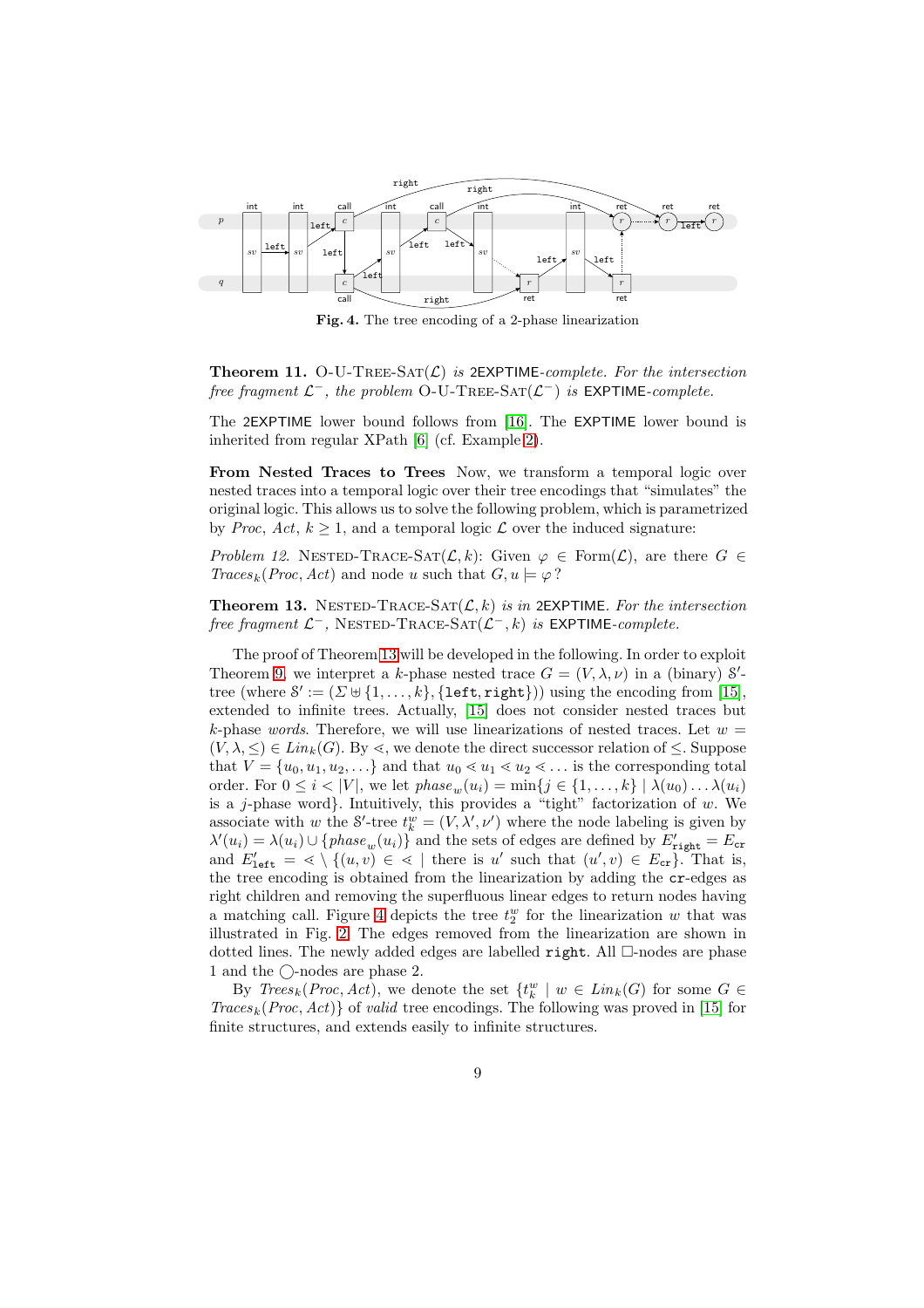**Lemma 14 ([\[15\]](#page-11-7)).** There is a formula  $\text{TreeEnc}_k \in \text{MSO}(S')$  defining the set  $Trees_k(Proc, Act)$ . Also, there is  $\text{less}_k(x, y) \in \text{MSO}(8')$  such that for all k-phase words  $w = (V, \lambda, \leq)$  and all  $u, v \in V$ , we have  $u < v$  in w iff  $t_k^w \models \text{less}_k(u, v)$ .

<span id="page-9-0"></span>Lemma [14](#page-8-2) will be used to reduce nested-trace modalities to tree modalities in the proof of Theorem [13.](#page-8-0) We also need to deal with path expressions:

**Lemma 15.** There exists a path expression  $succ<sub>k</sub> over S' such that, for all k$ phase linearizations  $w = (V, \lambda, \leq)$ , we have  $[\mathsf{succ}_{\leq k}]_{t_k^w} = \{(u, v) \in V^2 \mid u \leq v\}$ . Moreover, the length of  $succ_{k}$  is exponential in k.

*Proof (of Theorem [13\)](#page-8-0).* Let  $S = (\Sigma, \Gamma)$  be the signature induced by *Proc* and Act, and let  $\mathcal{L} = (\mathcal{M}, \text{arity}, \llbracket - \rrbracket)$  be the considered temporal logic over nested traces. For  $S' = (\Sigma \cup \{1, ..., k\}, \{\text{left}, \text{right}\}),$  we define a new temporal logic  $\mathcal{L}' = (\mathcal{M}', \text{arity}', \llbracket - \rrbracket')$  over S'-trees and give an inductive, linear-time computable translation T of formulas over  $\mathcal L$  to "equivalent" formulas over  $\mathcal L'$ . By "equivalent", we mean that for all  $G \in Trace_{k}(Proc, Act)$  and all k-phase linearizations w of G, we have  $[\![\varphi]\!]_G = [T(\varphi)]\!]_{t^w_k}$  for each node formula  $\varphi$  over  $\mathcal L$ and  $[\![\pi]\!]_G = [\![T(\pi)]\!]_{t^w_k}$  for each path formula  $\pi$  over  $\mathcal{L}$ .

We set  $\mathcal{M}' = \mathcal{M} \cup \{ \text{Enc} \}$  where  $\text{Enc}$  is a new modality with  $arity'(\text{Enc}) = 0$ that characterizes valid tree encodings: the semantics  $\mathbb{E}$ fincting is given by the formula  $TreeEnc_k$  from Lemma [14.](#page-8-2) We also change the semantics of the modalities from M: for each  $M \in \mathcal{M}$ , the new semantics  $[M] \in \text{MSO}(\mathcal{S}')$  is obtained from  $[M] \in \text{MSO}(8)$  by replacing each occurrence of  $cr(x, y)$  by right $(x, y)$  and each occurrence of  $succ_p(x, y)$  by  $p(x) \wedge \text{less}_k(x, y) \wedge p(y) \wedge \exists z$  (less $_k(x, z) \wedge p(z) \wedge p(z)$ )  $\textsf{less}_k(z,y)$ ) where  $\textsf{less}_k$  is the formula from Lemma [14.](#page-8-2) Note that these transformations only depend on  $\mathcal L$  and on k (which are not part of the input) and not on the formula for which we want to check satisfiability.

The translation T from formulas over  $\mathcal L$  to "equivalent" formulas over  $\mathcal L'$ is defined inductively for node formulas by  $T(\sigma) = \sigma, T(M(\varphi_1, \ldots, \varphi_m)) =$  $M(T(\varphi_1),...,T(\varphi_m))$ , etc., and for path formulas by  $T(?\varphi)=?T(\varphi), T(\text{cr})=$  $\texttt{right}, T(\texttt{cr}^{-1}) = \texttt{right}^{-1}, T(\texttt{succ}_p) = ?p \circ \texttt{succ}_{\leq k} \circ (? \neg p \circ \texttt{succ}_{\leq k})^* \circ ?p, \text{ and}$  $T(\verb+succ+_{p}^{-1})=?p \circ \verb+succ+_{\leq k}^{-1} \circ (? \neg p \circ \verb+succ+_{\leq k}^{-1})^* \circ ?p.$  The other cases are straightfor-ward. Here, succ<sub>≤k</sub> is defined in Lemma [15.](#page-9-0) Note that the transformation  $T(\pi)$ of a path formula  $\pi$  is linear in  $|\pi|$  since k is not part of the input.

Finally, a formula  $\varphi \in \text{Form}(\mathcal{L})$  is satisfiable over k-phase nested traces iff the formula  $\textsf{Enc} \land T(\varphi) \in \text{Form}(\mathcal{L}')$  is satisfiable over S'-trees. Using Theorem [9](#page-6-2) we get the upper bounds stated in Theorem [13.](#page-8-0) To obtain the lower bound, one can show that NESTED-TRACE-SAT $(\mathcal{L}^-, k)$  is EXPTIME-hard. This is done by a reduction from the  $\textsf{EXPTIME-complete}$  logic NWTL [\[1\]](#page-11-5) to the temporal logic  $\mathcal{L}^-_0$ with no modalities and only one process.  $\Box$ 

Remark 16. If  $k$  is given as part of the input, the above method for modalities does not work: the new semantics  $[M]$  over trees depend on k and are no more fixed and independent of the input. However, if we consider the fragment  $\mathcal{L}_0$  with no MSO modalities, we get a  $3EXPTIME$  procedure even if k is part of the input since the length of the path expression  $T(\pi)$  is linear in  $|\pi|$  and exponential in k. Moreover, for the intersection free fragment  $\mathcal{L}_0^-$ , we get a 2EXPTIME procedure.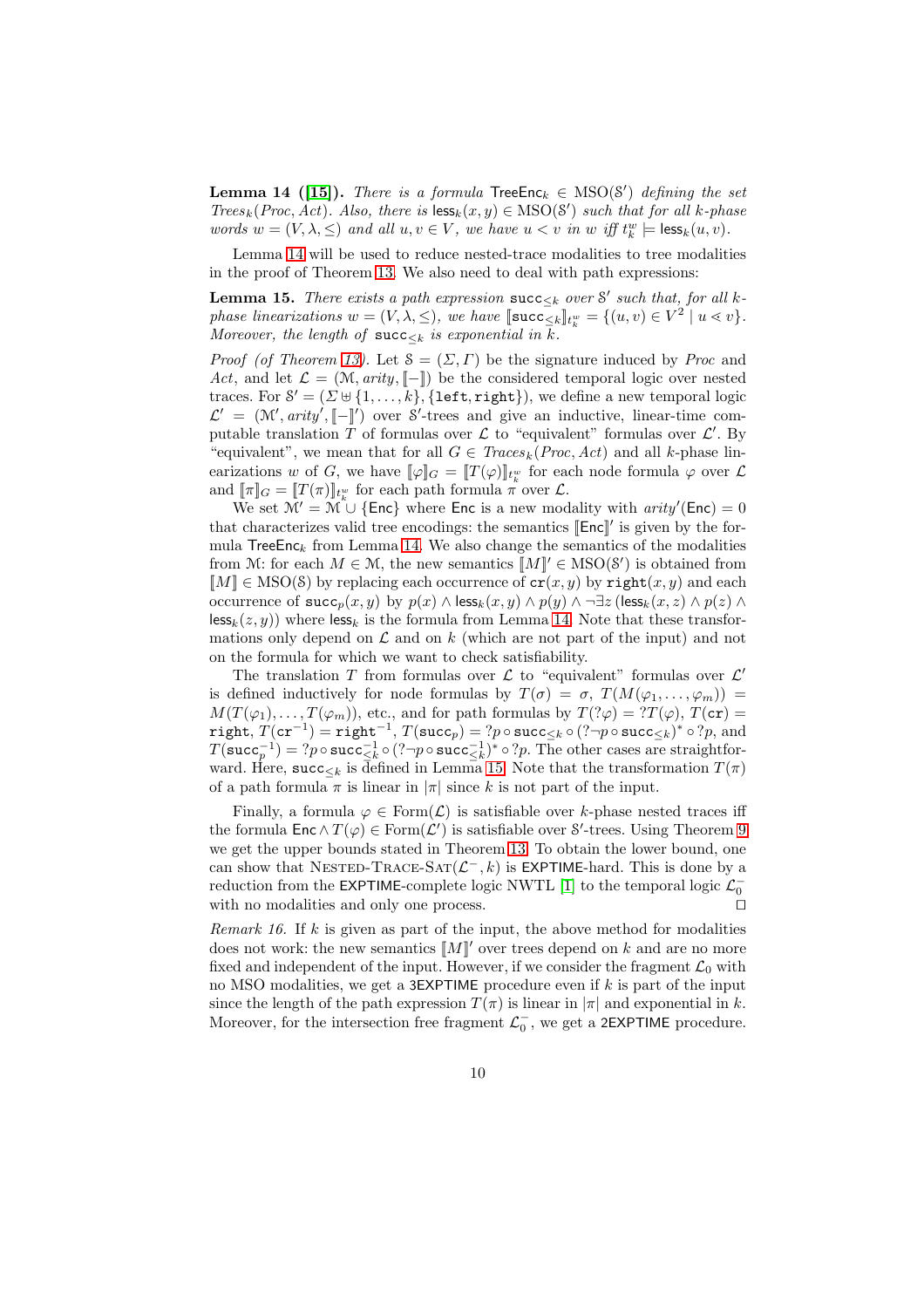# <span id="page-10-0"></span>5 Model Checking

Our approach extends to model checking. We can define a model of concurrent recursive programs, called concurrent recursive Kripke structures (CRK), that generates nested traces. It is similar to the model from [\[5\]](#page-11-9).

Definition 17. A concurrent recursive Kripke structure (CRK) over finite sets Proc and Act is a tuple  $\mathcal{K} = ((S_p)_{p \in Proc}, \Delta, \iota)$ . The  $S_p$  are disjoint finite sets of local states ( $S_p$  containing the local states of process p). Given a set  $P \subseteq Proc$ , we let  $S_P := \prod_{p \in P} S_p$ . The tuple  $\iota \in S_{Proc}$  is a global initial state. Finally,  $\Delta$  provides the transitions, which are divided into four sets:  $\Delta = (\Delta_{\text{call}}, \Delta_{\text{ret}}^1, \Delta_{\text{ret}}^2, \Delta_{\text{int}})$ where  $\Delta_{\text{call}} \subseteq \bigcup_{p \in \text{Proc}} (S_p \times \text{Act} \times S_p), \ \Delta_{\text{ret}}^1 \subseteq \bigcup_{p \in \text{Proc}} (S_p \times \text{Act} \times S_p), \ \Delta_{\text{ret}}^2 \subseteq$  $\bigcup_{p\in Proc}(S_p\times \overline{S_p} \times \overline{Act} \times S_p)$ , and  $\overline{\Delta}_{int} \subseteq \bigcup_{P\subseteq Proc}(S_P\times \overline{Act} \times S_P)$ .

Let  $S = \bigcup_{P \subseteq Proc} S_P$ . For  $s \in S$  and  $p \in Proc$ , we let  $s_p$  be the p-th component of s (if it exists). A run of the CRK K is an S'-graph  $G = (V, \lambda, \nu)$  where  $S' = (\Sigma \uplus \biguplus_{p \in \text{Proc}} S_p, \Gamma)$  with  $\Sigma = \text{Proc} \cup \text{Act} \cup \text{Type}$  and  $\Gamma = \{ \text{cr} \} \cup \{ \text{succ}_p \mid \Gamma \}$  $p \in Proc$ , and the following conditions hold:

- The graph G without the labelings from  $\bigcup_{p\in Proc} S_p$  is a nested trace, i.e.,  $nt(G) := (V, \lambda', \nu)$ , with  $\lambda'(u) = \lambda(u) \cap \Sigma$ , is contained in *Traces*(*Proc*, *Act*).
- Every node u is labeled with one, and only one, state from  $S_p$  for each process  $p \in Proc(u)$ . This state is denoted  $\rho(u)_p$ . The label of a node u does not contain any state from  $S_p$  if  $p \notin Proc(u)$ . That is, for all  $p \in Proc$  and all  $u \in V$ ,  $\lambda(u) \cap S_p = \{\rho(u)_p\}$  if  $p \in \lambda(u)$ , and  $\lambda(u) \cap S_p = \emptyset$  otherwise. This defines a mapping  $\rho: V \to S$  by  $\rho(u)=(\rho(u)_p)_{p\in Proc(u)}$ .
- Let us determine another mapping  $ρ$  :  $V$  →  $S$  as follows: for  $u \in V$ , we let  $\rho^-(u) = (\rho^-(u)_p)_{p \in Proc(u)}$  where  $\rho^-(u)_p = \rho(u')_p$  if  $(u', u) \in E_{succ_p}$ , and  $\rho^-(u)_p = \iota_p$  if there is no u' such that  $(u', u) \in E_{\text{succ}_p}$ . The following hold, for every  $u, u' \in V$  and  $a \in Act$ :
	- $\bullet$   $(\rho^-(u), a, \rho(u)) \in \Delta_{\mathsf{call}}$  if  $u \in V_{\mathsf{call}} \cap V_a$
	- $(\rho^-(u), a, \rho(u)) \in \Delta^1_{\text{ret}}$  if  $u \in V_{\text{ret}} \cap V_a$  and there is no v with  $(v, u) \in E_{\text{cr}}$
	- $(\rho(u'), \rho^-(u), a, \rho(u)) \in \Delta^2_{\text{ret}}$  if  $u \in V_{\text{ret}} \cap V_a$  and  $(u', u) \in E_{\text{cr}}$
	- $(\rho^-(u), a, \rho(u)) \in \Delta_{\text{int}}$  if  $u \in V_{\text{int}} \cap V_a$

We are only interested in maximal runs. We say that a run  $G$  of a CRK  $K$  is *maximal* if G is not a strict prefix of another run of K. The *language*  $L(K)$  of K is the set  $\{nt(G) | G$  is a maximal run of  $\mathcal{K}\}$ . By  $L_k(\mathcal{K})$ , we denote its restriction  $L(K) \cap Trace_{k}(Proc, Act)$  to k-phase nested traces.

Let Proc and Act be non-empty finite sets inducing signature S, let  $k > 1$ and  $\mathcal L$  be a temporal logic over S. We consider the following decision problem.

*Problem 18.* MODEL-CHECKING( $\mathcal{L}, k$ ): Given CRK  $\mathcal{K}$  and  $\varphi \in \text{Form}(\mathcal{L})$ , do we have  $\mathcal{K} \models_k \varphi$ , i.e., for all  $G \in L_k(\mathcal{K})$ , is there a node u of G such that  $G, u \models \varphi$ ?

**Theorem 19.** The problem MODEL-CHECKING( $\mathcal{L}, k$ ) is in 2EXPTIME. For the intersection free fragment  $\mathcal{L}^-$ , MODEL-CHECKING( $\mathcal{L}^-$ , k) in EXPTIME.